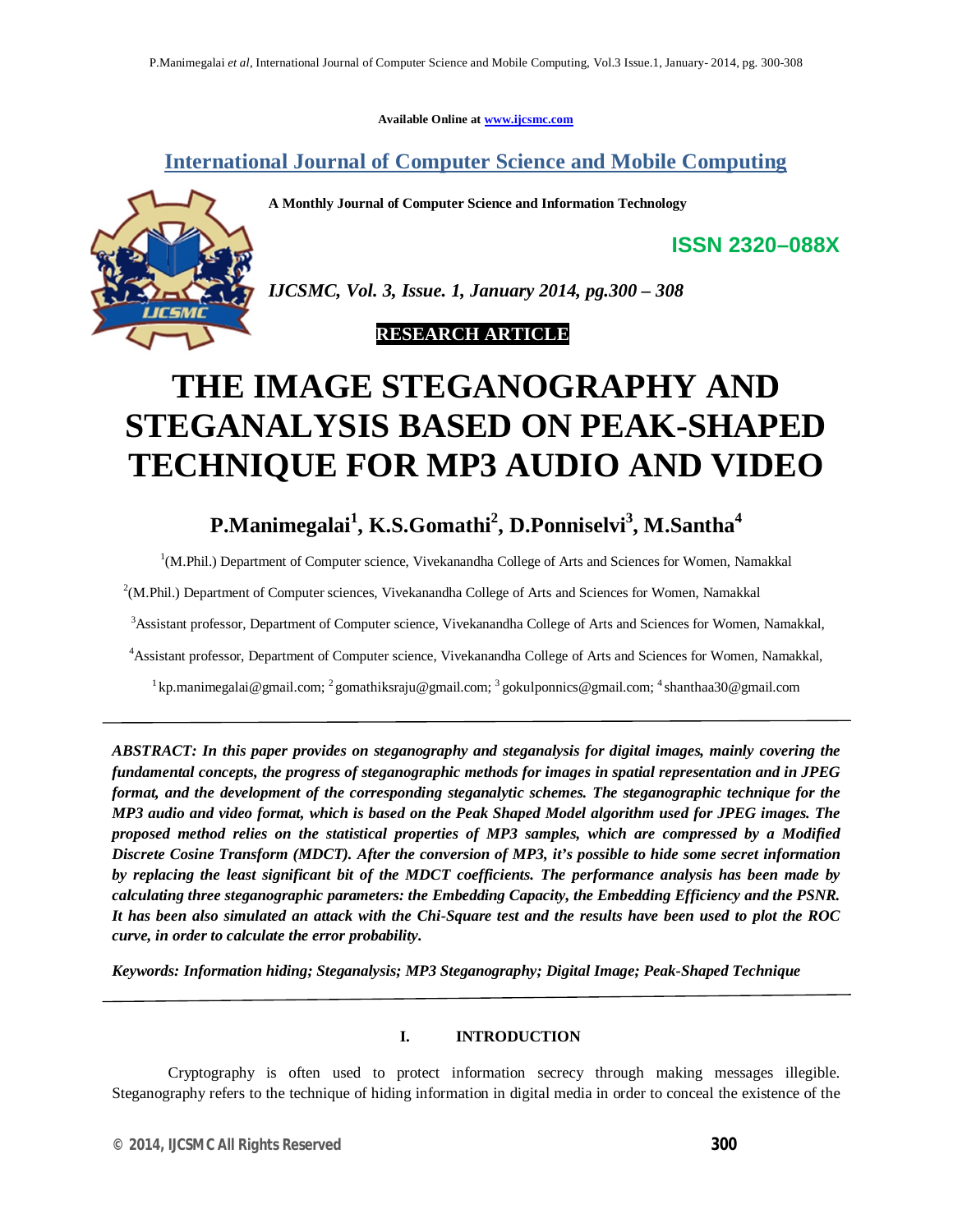information. The media with and without hidden information are called stego media and cover media, respectively. Steganography can meet both legal and illegal interests. For example, civilians may use it for protecting privacy while terrorists may use it for spreading terroristic information. Compared to digital watermarking, another branch of information hiding, steganography stresses more on preserving the secrecy of the information instead of making the hidden information robust to attacks. For more details on the difference between steganography and digital watermarking please refer to ref.



Figure 1: The Model of steganography and steganalysis

Steganography techniques are used to hide secret information in the most common audio/video formats. There are three main different kinds of audio/video steganography

1) Insertion steganography, where the secret message is inserted in the cover object;

2) Substitution steganography, where some bits of the cover object are substituted with the bits of the secret message;

3) Constructing steganography, where an ad hoc cover object is generated to contain the secret message.

The developed technique is based on LSB steganography, a substitution steganography, that replaces the least significant bit of the audio/video file with the secret message bit. This method is very simple to implement and does not allow the human eye/hear to perceive significant changes in the stego object.

However, this technique has lower resistance to the statistical attacks since with a proper steganalysis it is possible to detect the secret information. To solve this problem, Model Based Steganography can be used. The cover object is divided into two parts, and to embed the secret information. The first part is the most relevant, and it will not be modified. The second one is less relevant with respect the other and it will contain the secret message. The division is based on the statistical model of the cover object.

The union between this part and is the stego object. The purpose of this paper is to present a new steganographic algorithm for the MP3 format based on the change, in the Peak Shaped Based for the JPEG, of the discrepancy equation, adapting it to vectors and studying the statistical distribution of the MDCT coefficients. In the following the analysis of the performance of the proposed algorithm is shown and it is demonstrated that this method does not introduce audible distortion when the signal audio is reproduced. Further, it is demonstrated that this method does not create relevant statistical differences in the samples distribution, showing its suitability for steganographic applications and its robustness to steganographic attacks.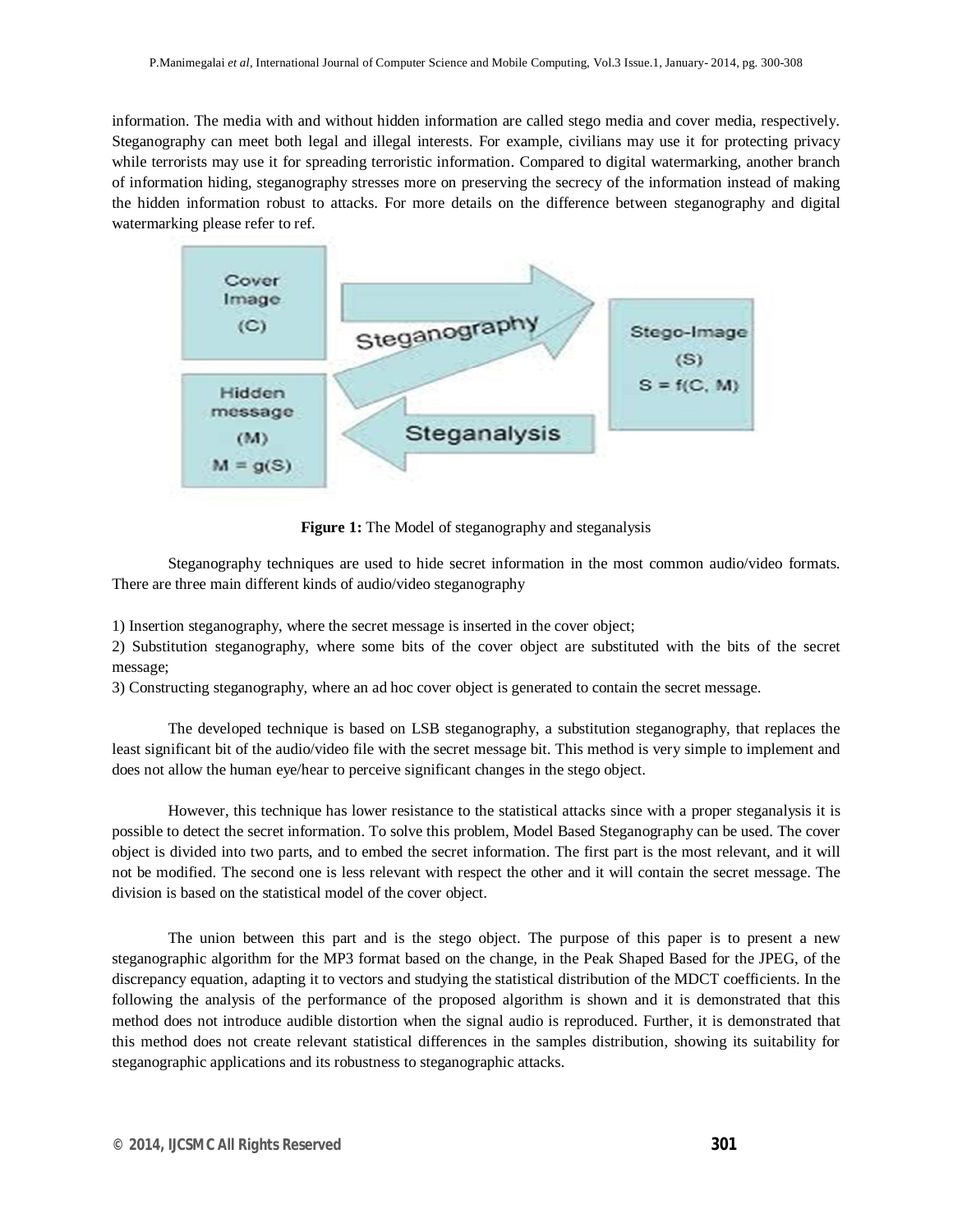# **II. BASIC MODEL AND CRITERIA CONCEPTS**

Three common requirements, security, capacity, and imperceptibility, may be used to rate the performance of steganographic techniques Security. Steganography from many active or passive attacks, correspondingly in the prisoner's problem when Wendy acts as an active or passive warden. If the existence of the secret message can only be estimated with a probability not higher than random guessing in the presence of some steganalytic systems, steganography may be considered secure under such steganalytic systems. Otherwise we may claim it to be insecure. To be useful in conveying secret message, the hiding capacity provided by steganography should be as high as possible, which may be given in absolute measurement (such as the size of secret message), or in relative value (called data embedding rate, such as bits per pixel, bits per non-zero discrete cosine transform coefficient, or the ratio of the secret message to the cover medium, etc.) Imperceptibility. Stego images should not have severe visual artifacts.

Under the same level of security and capacity, the higher the fidelity of the stego image, the better. If the resultant stego image appears innocuous enough, one can believe this requirement to be satisfied well for the warden not having the original cover image to compare.

### **A. Criteria for Steganalysis**

The main goal of steganalysis is to identify whether or not a suspected medium is embedded with secret data, in other words, to determine the testing medium belong to the cover class or the stego class. If a certain steganalytic method is used to steganalyze a suspicious medium, there are four possible resultant situations.

- True positive (TP), meaning that a stego medium is correctly classified as stego.
- False negative (FN), meaning that a stego medium is wrongly classified as cover.
- True negative (TN), meaning that a cover medium is correctly classified as cover.
- False positive (FP), meaning that a cover medium is wrongly classified as stego.

#### **B. Steganographic Security**

Security is the most important evaluation criterion in steganography and steganalysis. There are several kinds of definition of steganographic security, each of which are defined from different viewing angles.

#### **1. Information Theoretical Security**

From the point of view of information theory,Cachin quantified the security of a steganographic system in terms of the relative entropy between the distribution of X, denoted by PX, and that of Y , denoted by PY ,in face of passive attacks. The relative entropy between PX and PY is defined the security.

# **2. ROC-based Security**

In several shortcomings in the information theoretical definition of steganographic security are discussed and an alternative security measure based on steganalyzer's ROC performance is then proposed. The ROC is a plot of false positive rate versus true positive rate, which represents the achievable performance of a steganalytic system.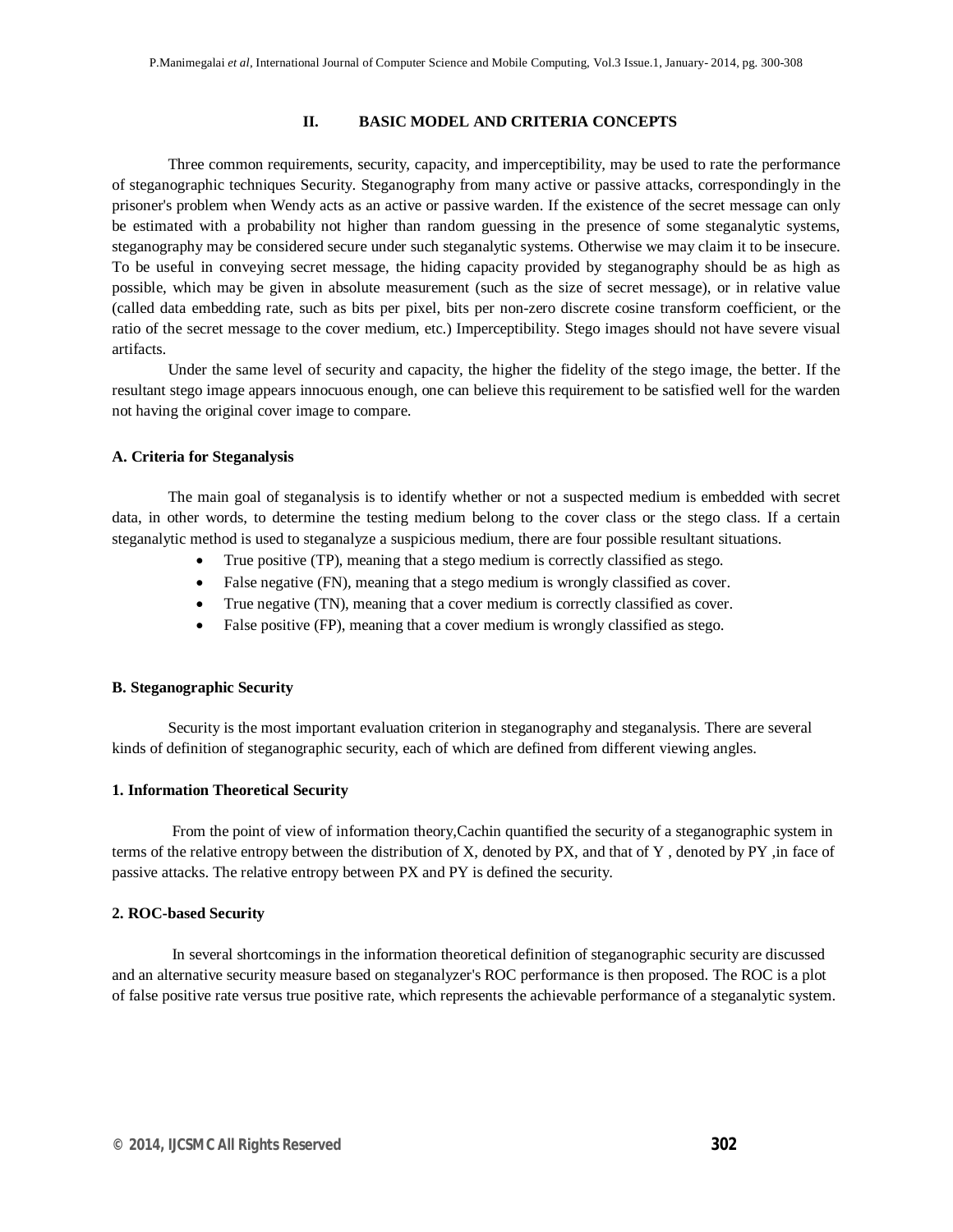# **C. Image Steganography**

Although steganography for binary images and the images have some progresses, researches mainly concentrate on hiding data in gray-scale images and color images. Since the luminance component of a color image is equivalent to a gray-scale image, we focus on the steganography for gray-scale images.

Besides, it is generally considered that gray-scale images are more suitable than color images for hiding data because the disturbance of correlations between color components may easily reveal the trace of embedding. If not specified, the images in this paper are referred to 8-bit gray-scale images. Owing to the fact that bitmap/raw and JPEG images are of great interests in steganography community, we focus on spatial steganography and JPEG steganography.

# III. **JPEG STEGANOGRAPHY**

JPEG is the common format of the images produced by digital cameras, scanners, and other photographic image capture devices. Therefore, hiding secret information into JPEG images may provide better camouage. Most of the steganographic schemes embed data into the non-zero alternate current (AC) discrete cosine transform (DCT) coefficients of JPEG images. As a result, the embedding rate of JPEG steganographic is often evaluated in bit per non-zero AC DCT coefficient (bpac).

The following three major JPEG steganographic methods

#### **A. JSteg/JPHide**

Jsteg and JPHide are two classical JPEG steganographic tools utilizing the LSB embedding technique. JSteg embeds secret information into a cover image by successively replacing the LSBs of non-zero quantized DCT coefficients with secret message bits. Unlike JSteg, the quantized DCT coefficients that will be used to hide secret message bits in JPHide are selected at random by a pseudo-random number generator, which may be controlled by a key. Moreover, JPHide modifies not only the LSBs of the selected coefficients; it can also switch to a mode where the bits of the second least significant bit-plane are modified.

**B. steganographic algorithm** was introduced by Westfeld. Instead of replacing the LSBs of quantized DCT coefficients with the message bits, the absolute value of the coefficient is decreased by one if it is needed to be modified. The author argued that this type of embedding cannot be detected using the chi-square attack. The F5 algorithm embeds message bits into randomly-chosen DCT coefficients and employs matrix embedding that minimizes the necessary number of changes to hide a message of certain length. In the embedding process, the message length and the number of non-zero AC coefficients are used to determine the best matrix embedding that minimizes the number of modifications of the cover image.

#### **C. OutGuess**

OutGuess is provided by Provos as UNIX source code. There are two famous released versions: OutGuess-0.13b, which is vulnerable to statistical analysis, and OutGuess-0.2, which includes the ability to preserve statistical properties. When we talk about the OutGuess, it is referred to OutGuess-0.2. The embedding process of OutGuess is divided into two stages. Firstly, OutGuess embeds secret message bits along a random walk into the LSBs of the quantized DCT coefficients while skipping 0's and 1's. After embedding, corrections are then made to the coefficients, which are not selected during embedding, to make the global DCT histogram of the stego image match that of the cover image. OutGuess cannot be detected by chi-square attack.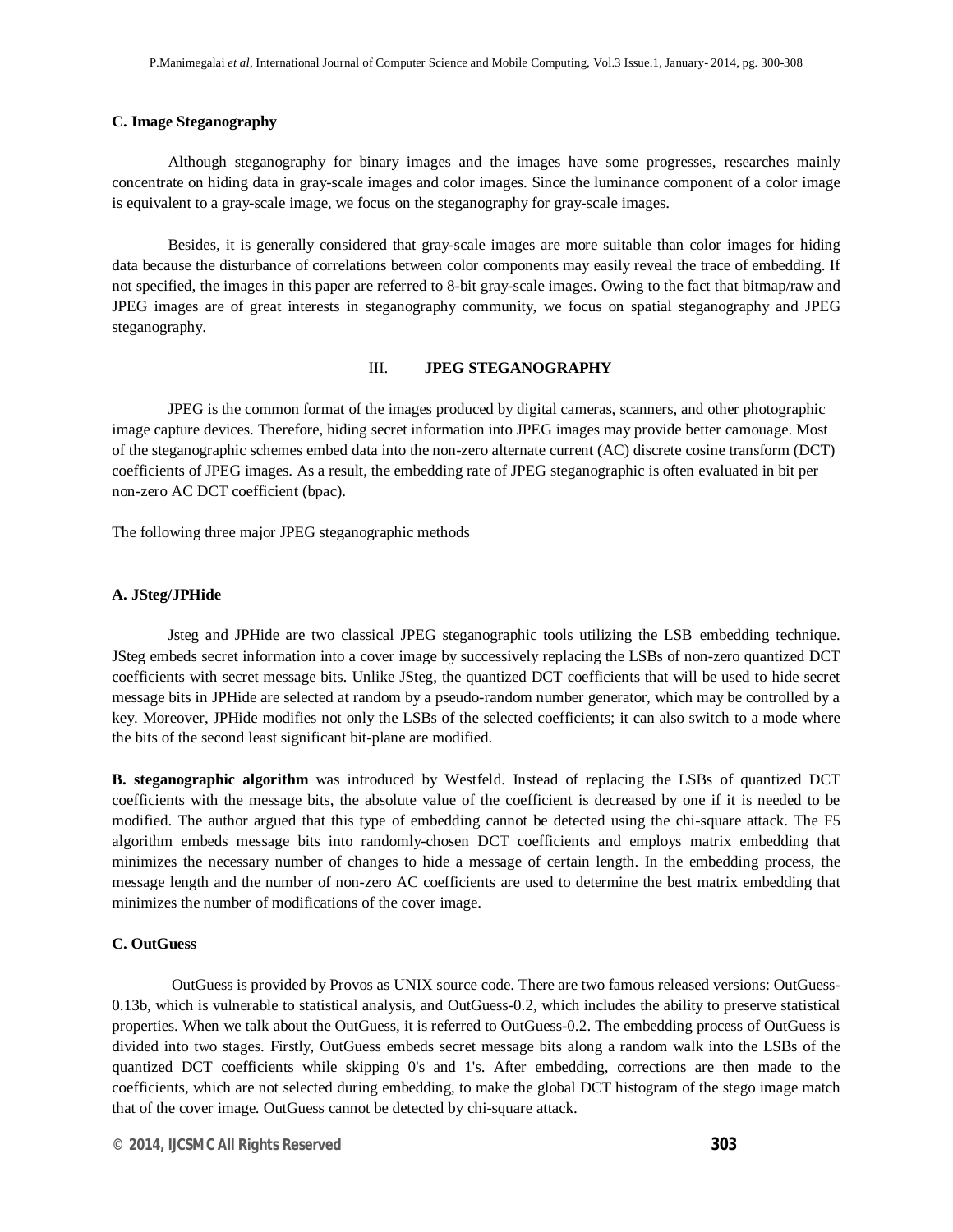# **IV. IMAGE STEGANALYSIS**

Steganalysis can be regarded as a two-class pattern classification problem which aims to determine whether a testing medium is a cover medium or a stego one. According to its application fields, it can be divided into specification methods and universal methods. A specification steganalytic method fully utilizes the knowledge of a targeted steganographic technique and may only be applicable to such a kind of steganography.

A universal steganalytic method can be used to detect several kinds of steganography. Usually universal methods do not require the knowledge of the details of the embedding operations. Therefore, it is also called blind method. Some methods can be considered as "semi-universal".

# **A. Improving Steganographic Security**

There are some factors that may influence the steganographic security, such as the number of changed pixels/coefficients, the amplitude of the stego-noise signal, the properties of cover images, etc. In the following we discuss some techniques for making the steganography less detectable.

#### **1. Increasing the Embedding Efficiency**

If cover images do not need to be modified at all for conveying secret information, certainly the warden cannot differentiate the cover images and stego images. Therefore, if the probability of modification to the images is less, the embedding changes to the image will reduce, and the security of the steganographic method may increase.

Define the embedding efficiency as the number of embedded bits per one embedding change. Hence, increasing the embedding efficiency is a possible way to enhance the steganographic security. One technique, called matrix encoding, can be used to increase the embedding efficiency. The concept was first proposed by Crandall and implemented by Westfeld. The basic idea is to divide coefficients into groups and use Hamming error correction codes to limit the changes in each group. A  $(d; n; k)$  code can be used to embed k bits into n coefficients by making at most d coefficients changed.

# **2. Enhancing Steganalytic Capability**

The statistics of stego images may be different from that of cover images. However, the deviated statistics may not obviously fall outside the normal scope where the statistics of cover images belong to. Therefore, some techniques may be needed to magnify the difference between cover and stego image(thereafter cover-and-stego difference) and thus enhancing the capability of a steganalyzer.

#### **V. PEAK-SHAPED TECHNIQUE FOR MP3 AUDIO AND VIDEO**

The MP3 format was born to have good audio quality and low file size. An audio file is first converted into a digital format, with a sampling, and then it is processed with the human psychoacoustic model.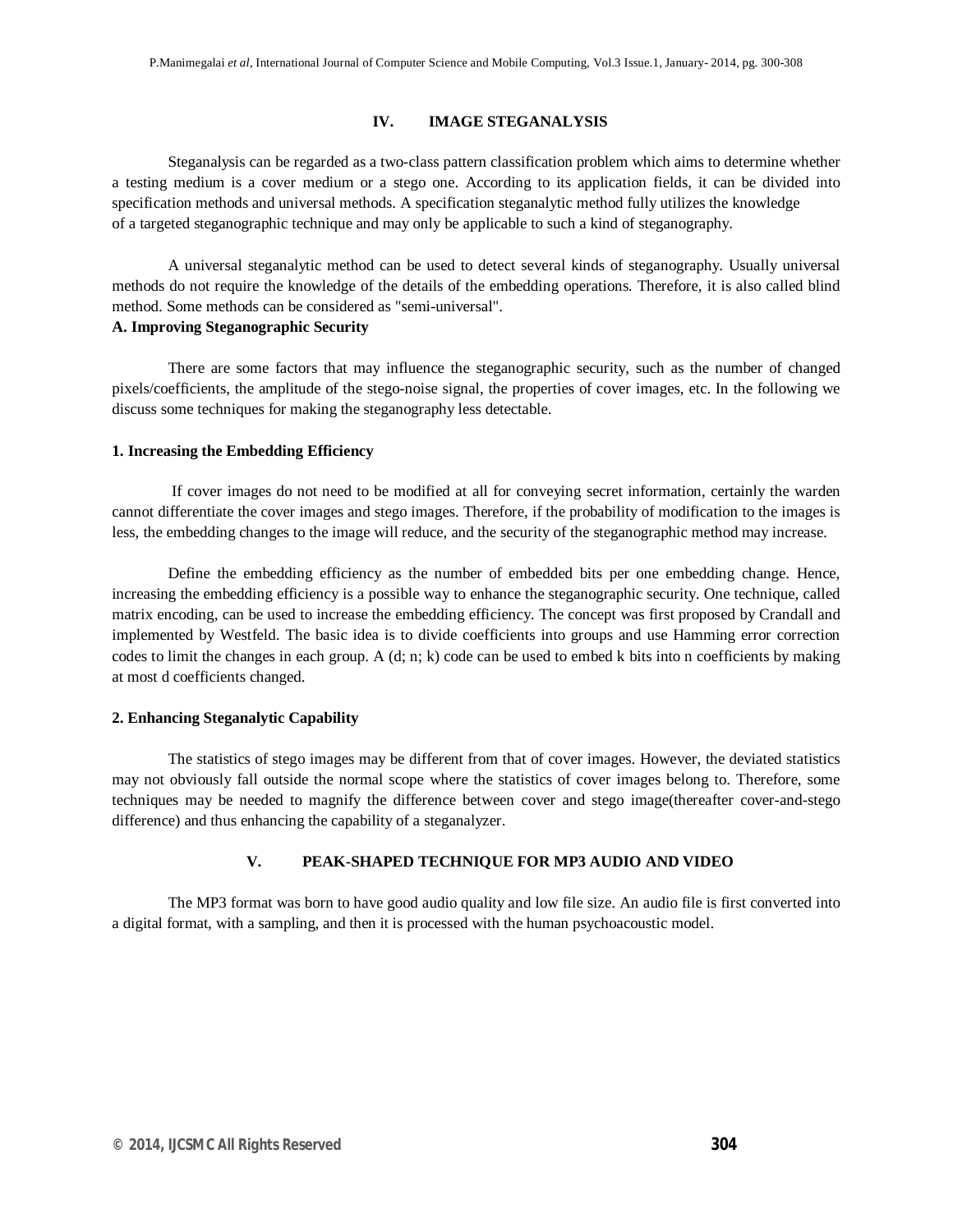

**Figure 2**: MDCT Filter bank

The Peak Shaped Based (PSB) steganography has been used for the JPEG format. This is a method based on:

- LSB steganography;
- Least significant bit;
- Model Based steganography.

The JPEG coefficient are, for first, divided by group, indicated with *g*(*b*)

 $g(b)=sign(b)$ .[b/2] (1)

and by offset, indicated with 0(b)

 $0(b)=|b-2.g(b)|+1$  (2)

The PSB algorithm is based on an assumption, from the properties of the JPEG coefficients statistical distribution processed by the algorithm F5.

 $h(b) > h(b+1)$  (3)

h(b)+h(b+1)>h(b+1)-h(b+2) (4)

where  $h(b)$  indicates the histogram of the coefficient  $b$ . With this assumption is possible to calculate a probability, called "offset probability".

# **A. Differences between JPEG and MP3**

To apply the PSB algorithm to the MP3 format it is necessary to study the differences between this format and the JPEG standard, in order to identify possible changes. These differences are:

• The JPEG uses the DCT-II while the MP3 uses the MDCT;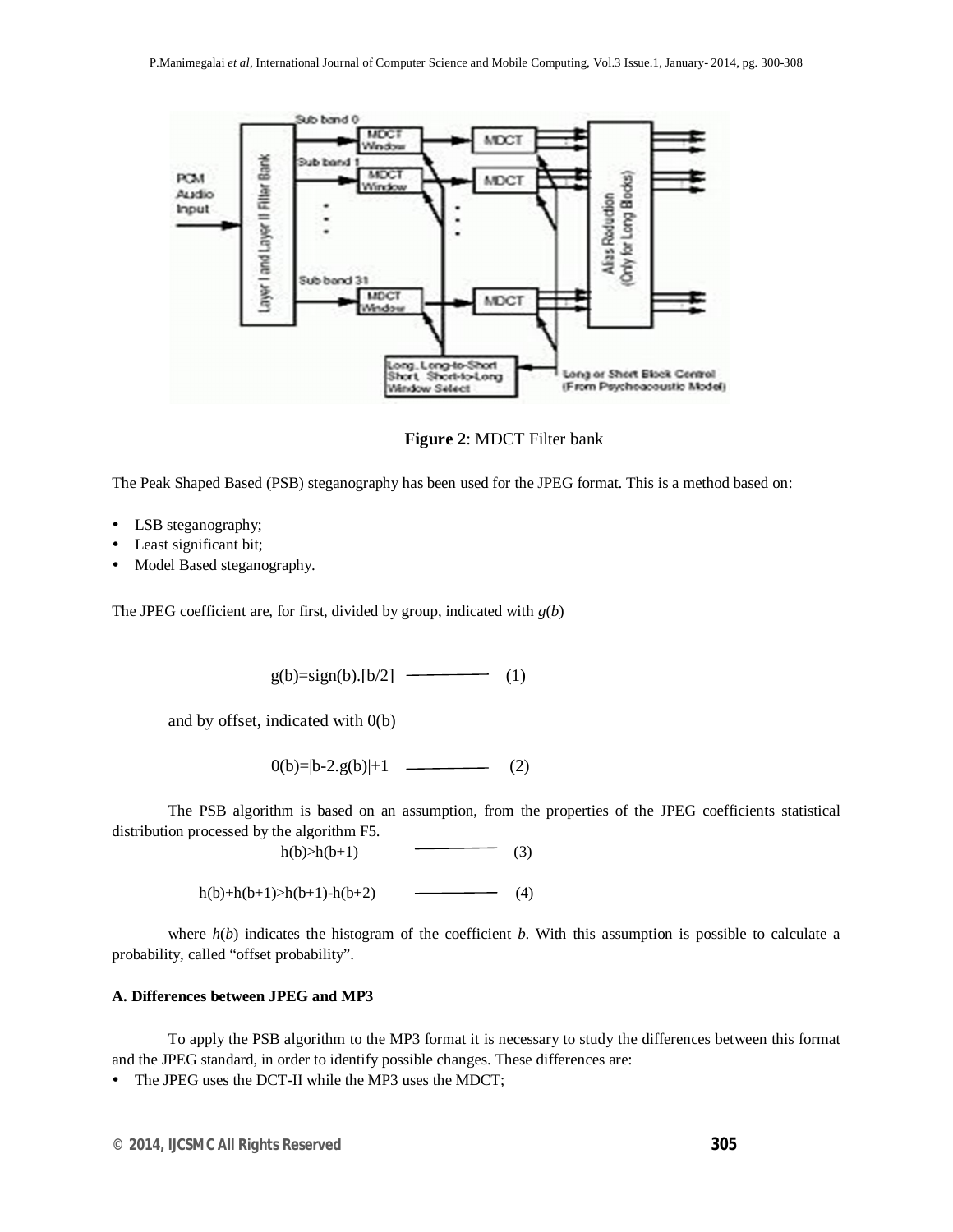- $\bullet$  The JPEG works on blocks; each blocks, or matrix, size is  $8*8$ . Instead, the MP3 works on frame; each frame has dimension equal to  $1*1152$ , that are vectors;
- The PSB is based on an assumption from the F5 algorithm that is used for the JPEG format.

Concerning the first point, it is possible to notice that the PSB works on the coefficients. It is therefore necessary to demonstrate that the DCT-II and the MDCT statistical distributions have the same properties.

|                | $B_4$ |                |
|----------------|-------|----------------|
| B <sub>2</sub> | $B_0$ | B <sub>1</sub> |
|                | $B_3$ |                |

**Figure 4**: Adjacent blocks to the block  $B_0$ 

Concerning the second point, it is necessary to detect the operations that in the PSB works on matrix and, to apply it on the MP3 format, transforming them in operations that work on vectors.

Concerning the third point, it should be studied the statistical distribution of the MP3 coefficients after the F5-algorithm in order to identify if this distribution has the same properties than the JPEG distribution processed by F5.

# **B. The PSB over MP3**

Using the previous considerations, it is possible to apply the Peak Shaped Based steganography to the MP3 format. In fact it is possible to utilize the assumption used by this algorithm from the F5 steganography because the MP3 coefficients and the JPEG coefficients have the same statistical distribution. F5 modifies the coefficients, without considering their source. Having both formats, namely both transformed, the same statistical distribution of the coefficients, the use of different transformed becomes irrelevant to the development of the algorithm.

# **C. The Embedding Process**

In the following, the list of steps of the embedding process is reported:

- The first step is represented by the analysis of the MP3 statistical distribution;
- Successively the value of Hg vector that contains the histograms of the MP3 is calculated;
- With the Hg values it is possible to exclude the samples that are statistical most significant;
- The coefficients *b* are divided by group, with the  $g(b)$ , and by offset, with the  $O(b)$ ;
- The discrepancy is calculated by means of Equation;
- $\bullet$  With the discrepancy, the vector  $P$  and a PRNG, according with the secret key, it is possible to determine.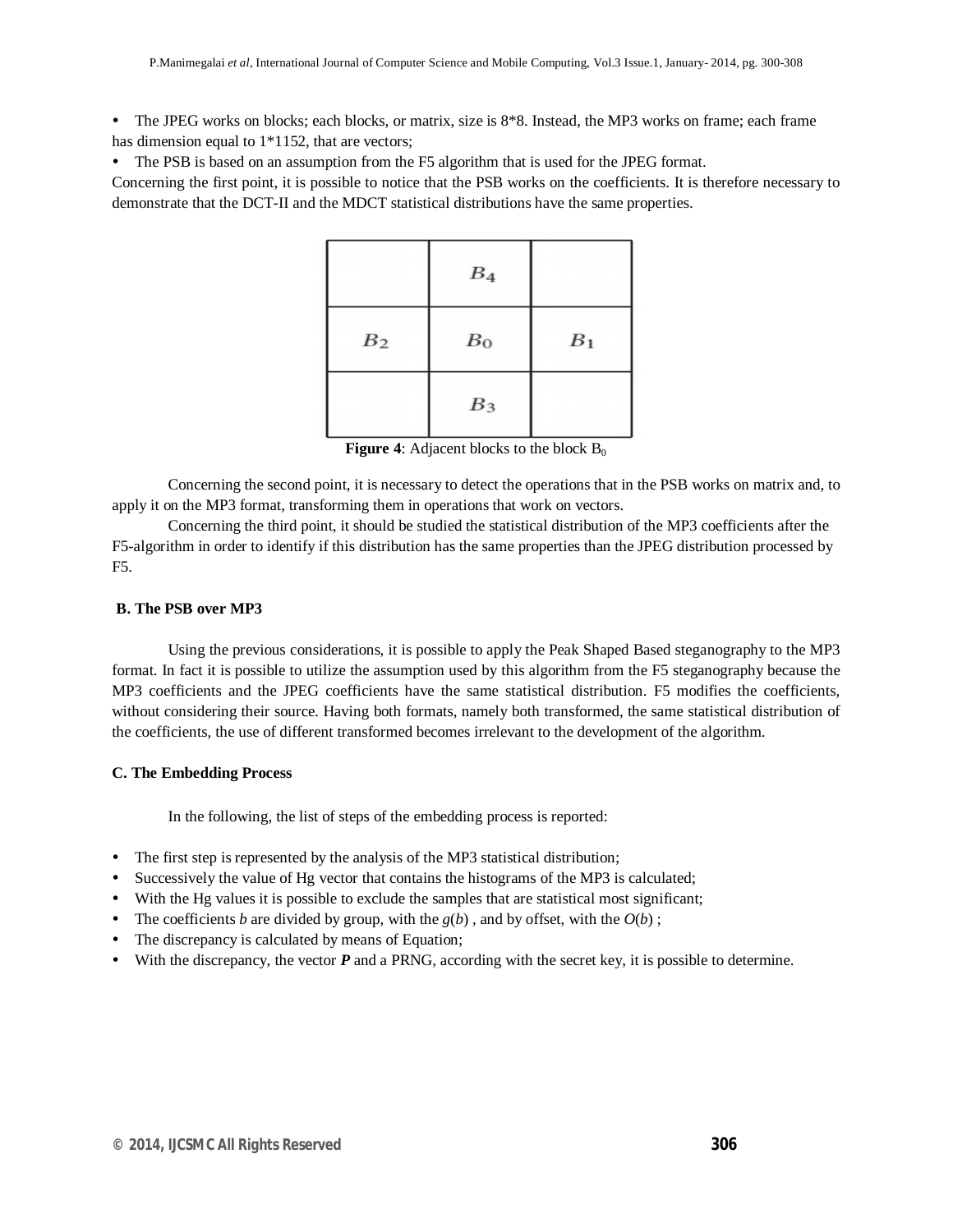

Statistical distribution of MDCT coefficients **Figure 5:** Statistical distribution of the MP3 coefficients approximated with the GG.

## **D. Chi-Square Test**

A steganalytic technique that is possible to use for the PSB-MP3 is the Chi-Square test. Some parameters are calculated with the histograms of the MDCT coefficients probability distribution and the results of the Chi-Square test are compared with the threshold. One method to calculate the chi-square test is the Zhang-Ping attack that evaluates two variables:

$$
chi^{2} = \frac{(f_0 - f_1)^2}{f_0 + f_1}
$$
 (5)

## **C. Roc Curve**

This analysis to evaluate the PSB performance is done on a random set of MP3 files. With the comparison with the threshold and the Chi-Square value it is possible to calculate the two probabilities of false alarm and missed detection.

With these two probabilities it is possible to graph the ROC curve. This curve indicates the efficiency of the steganalytic method. If the curve is near the first quad- rant bisector the steganographic algorithm is very strong, otherwise the steganalytic method is efficient.

The ROC curves of the PSB algorithm for the MP3. This curve is very smash on the first quadrant bisector (dashed line). This indicates that the steganographic method is very robust when this steganalytic algorithm is used. When the ROC curve is far from the bisector the steganographic algorithm isn't very robust or else the steganalytic technique is very efficacious. Instead when this curve is very close to the bisector the technique is very secure, since there is perfect security when the ROC curve is exactly equal to the bisector.

# **VI. CONCLUSION**

If the data are embedded in an already generated image, it may be hard to preserve the image statistics. It has been shown that it's possible to improve the steganographic security by embedding data in the creation process of JPEG images. This may be a good solution for steganography. A new steganographic algorithm for the MP3 format has been developed by changing, in the Peak Shaped Based for the JPEG, the discrepancy equation, adapting it to vectors and studying the statistical distribution of the MDCT coefficients. The analysis of the performance of this algorithm showed that this method does not introduce audible distortion when the signal audio is reproduced.